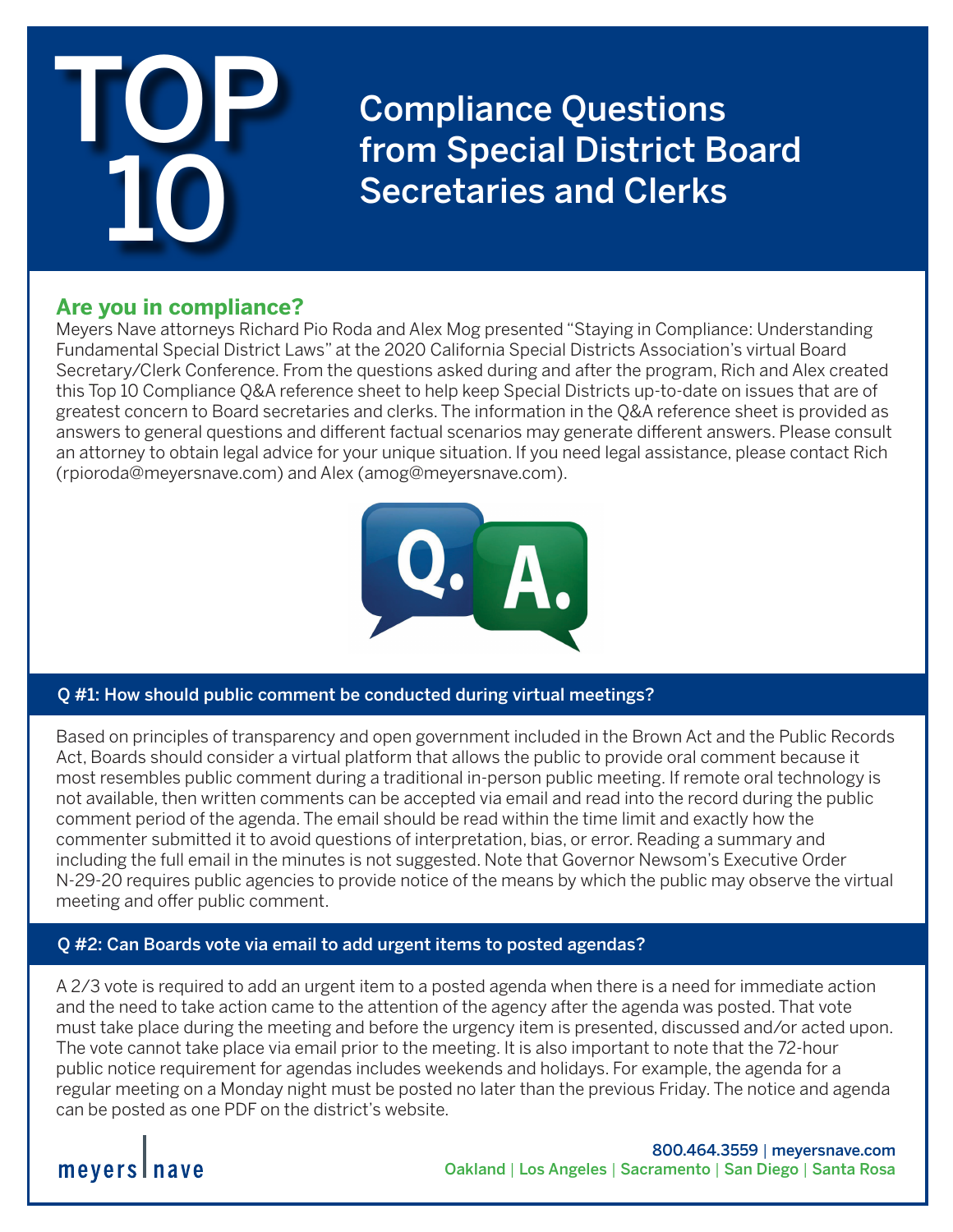Q #3: Are meetings between Board members and the General Manager subject to the Brown Act? Are there limits on Board members making public comments?

A meeting among two Board members and a General Manager (with or without representatives of another public agency) is generally considered an individual contact, and not a meeting of a legislative body subject to the Brown Act. However, if the two Board members are meeting as a standing committee appointed by the Board then that is a meeting of a legislative body subject to the Brown Act (unless the committee is an ad hoc committee). It is important to note that if a Board member attends a standing committee meeting as a member of the public, the Board member may attend as an observer but may not participate or make public comment.

#### Q #4: What happens when there is a vacancy on the Board? Can the Board continue to operate normally when a vacancy occurs?

Notice of a vacancy on the elected Board must generally be given to the County elections official under Cal. Govt. Code section 1780 within 15 days of the date the Board receives notice of the vacancy, or the effective date of the vacancy, whichever occurs later. Within 60 days of the vacancy, the Board may either make an appointment or call a special election to fill the seat. A Board can continue to operate normally with a vacancy, as long as there is a still a quorum of the Board.

#### Q #5: Is the Board held legally accountable to its approved policy or rule?

Boards may only pass and act upon policies that do not conflict with the district's principal act or other generally applicable State law (i.e., the Brown Act, the Public Contract Code, the Public Records Act, to name a few). If a Board passes a rule or policy where the principal act and State law are silent or have not occupied the field of regulation, then it would be the Board's own policies and rules related to violations of such rules and policies that would apply to hold Board members or the body as a whole accountable.

#### Q #6: Are scholarships to attend educational offerings required to be disclosed as gifts?

A scholarship to a public official is generally considered a gift, but there is an exception for gifts awarded through a "bona fide competition." It is not a gift if it is awarded based on merit and has characteristics of a competitive award. Also, scholarships to a public official's family members are generally not considered gifts, unless it is from a lobbyist or an entity that has business with the district.

#### Q #7: Do mass mailing restrictions apply to the district and/or an agency supported by the district?

Mass mailing restrictions apply to the district; they do not apply to an agency supported by the district. Therefore, if an agency that is supported by the district requests assistance in the distribution of that agency's mailer, it is not a mass mailing regulations question but rather a gift of public funds question as to whether there is a public purpose for the district to mail a newsletter of a separate agency that is supported by the district. The legality of this type of gift of public funds action could also depend on whether the Board is able to make specific findings and articulable reasons that the use of district funds to mail a newsletter for an agency that is supported by the district is for a legitimate public purpose.

#### Q #8: Is the Board liable if Form 700 is filled out incorrectly or incompletely?

It is the responsibility of the Board member or staff member to complete that individual's own Form 700. A district generally does not have any liability if an individual submits an inaccurate or incomplete Form 700.

meyers nave

800.464.3559 | meyersnave.com Oakland | Los Angeles | Sacramento | San Diego | Santa Rosa